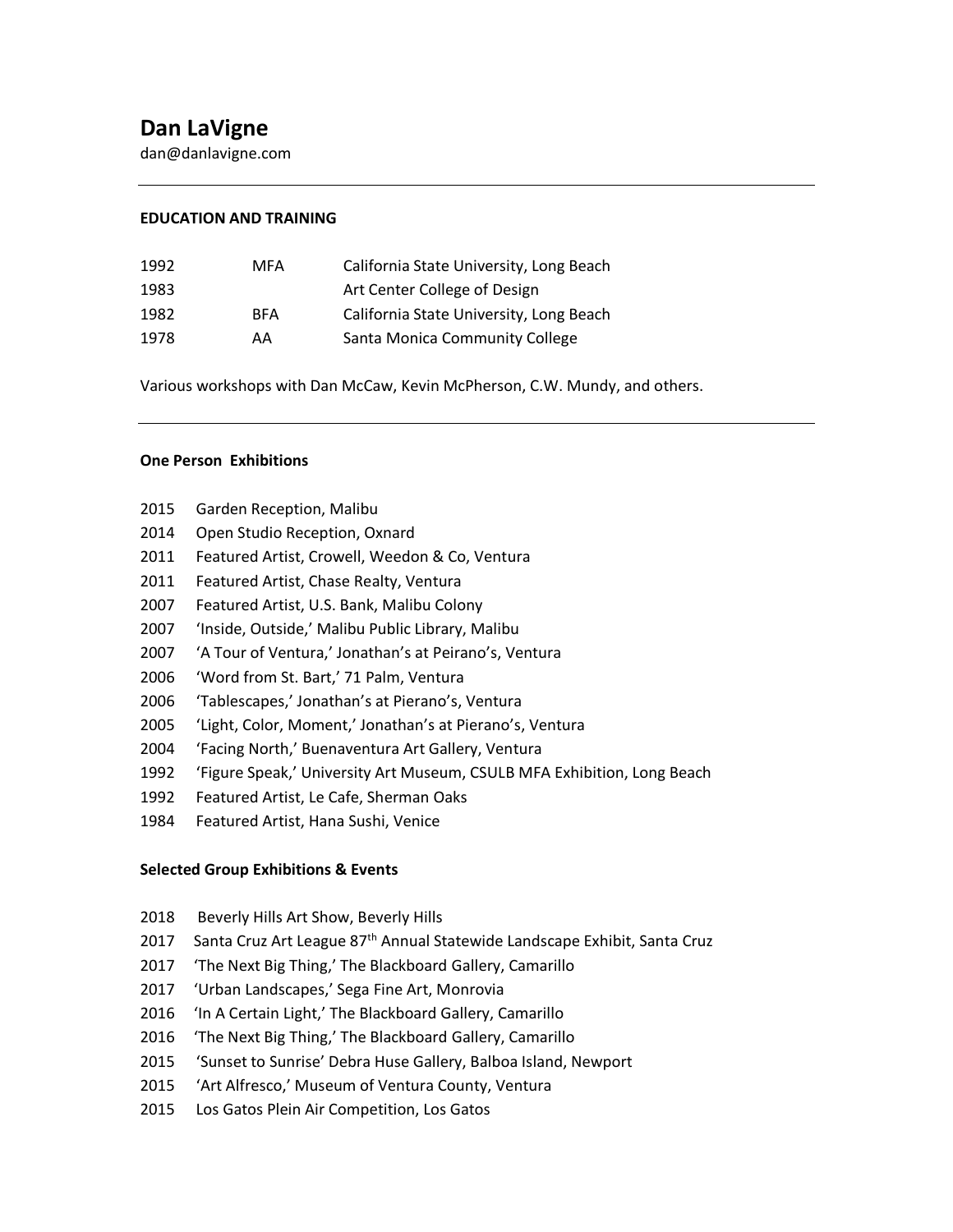- Santa Cruz Art League 85th Annual Statewide Landscape Exhibit, Santa Cruz
- 'Collector's Choice,' Group Exhibition, Studio Channel Islands Art Center, Camarillo
- 'Fresh Air,' Channel Islands Maritime Museum, Channel Islands
- 'Waterscapes,' California Art Club, Altadena
- Bistango Restaurant, Newport Beach
- 'H2O Ebb & Flow' Segil Fine Art, Old Town, Monrovia
- 'Inside the Artist's Studio,' Still-Life and Interiors, California Art Club, Altadena
- 'A Passion for Art,' Ventura Music Festival, Ventura
- 71<sup>st</sup> Annual Santa Paula Art and Photography Exhibit, Santa Paula
- 'Salute to Oxnard,' Studio Channel Islands Art Center, Camarillo
- 'Impressions,' Ventura Music Festival, Ventura
- High Studio Gallery Fall Show
- 70<sup>th</sup> Annual Santa Paula Art and Photography Exhibit, Santa Paula
- Buenaventura Gallery Small Works Exhibition, Ventura
- Studio Channel Islands Art Center Annual Juried Member Show, Camarillo
- Fall Artwalk, Ventura
- Spring Artwalk, Ventura
- Thousand Oaks Art Association Annual Juried Art Show, Thousand Oaks
- Buenaventura Gallery, Bimonthly Juried Member Show, Ventura
- Buenaventura Gallery, Bimonthly Juried Member Show, Ventura
- 2002 '17<sup>th</sup> Annual Open Competition,' Buenaventura Gallery, Ventura
- '34th Annual Open International Exhibition,' San Bernardino County Art Museum, San Bernardino
- 'Lifelines,' Mendocino Art Center, Figurative Exhibition, Mendocino
- '91st National Open,' Long Beach Arts, Long Beach
- 'Brand XXIV,' Brand Library and Art Center, Glendale
- 'California Open,' Long Beach Arts, Long Beach
- 'California Open,' Long Beach Arts, Long Beach
- 'Public Corporation for the Arts Registry Exhibition,' Long Beach Arts, Long Beach
- The Courtyard Collection Gallery, Los Angeles
- San Diego Communicating Arts Group Annual
- 1986 Illustration West 26<sup>th</sup> Annual Show

## **Galleries**

Portico Gallery, 1235 Coast Village Rd, Santa Barbara/Montecito

## **Bibliography (Articles/Reviews)**

 Ventura County Star, Arts and Theatre, July 8, 'In A Certain Light' exhibit comes to Camarillo'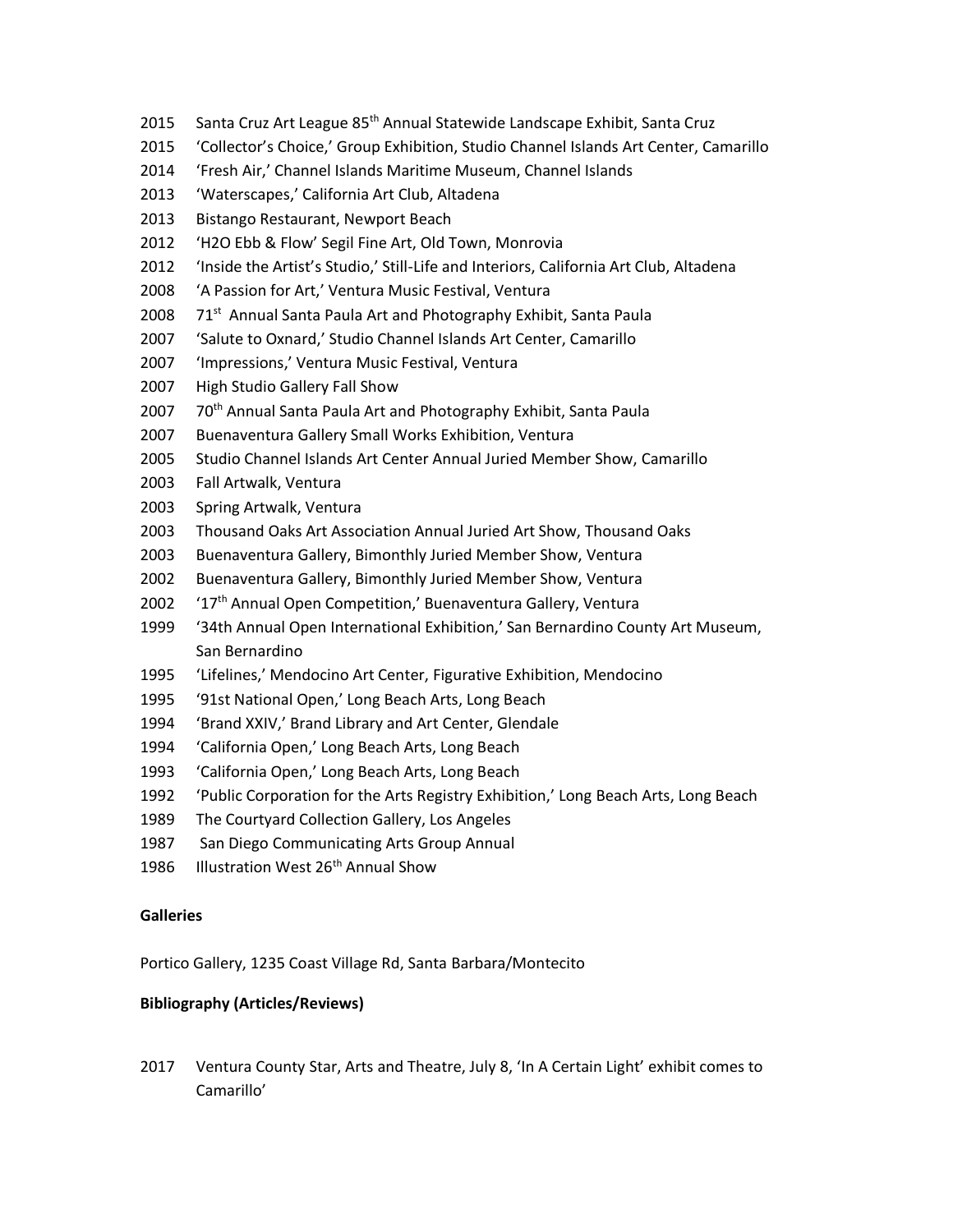- Ventura County Star, Culture/Arts/Entertainment, May 22
- American Art Collector Magazine, September, 'Art Lover's Guide to Collecting Art in California'
- Ventura Breeze, February, 'Crowell, Weedon, & Co. Showcases another remarkable Collection,'
- Ventura Breeze, July, 'Local Ventura Artists Showcased'
- Best of America, vol. II, Oil Artists
- Ventura County Reporter, 'A Feast For the Eyes' by Stacey Wiebe, March 8
- Artscene, December, 'Ventura Music Festival artists featured at the Artist's Union Gallery'
- D'Amore, Nicole, Ventura County Star, March, 'Father's turpentine and linseed oil inspired Oxnard painter'
- Artscene, July, 'Dan LaVigne, Facing North Exhibition'

### **Permanent Collections**

Santa Monica Community College California State University, Long Beach

### **Awards**

- 2017 Honorable Mention, Santa Cruz Art League 87<sup>th</sup> Annual Statewide Landscape Exhibit
- 2015 Honorable Mention, Santa Cruz Art League 85<sup>th</sup> Annual Statewide Landscape Exhibit
- 1<sup>st</sup> place, Fresh Air, Channel Islands Maritime Museum painting competition
- <sup>st</sup> place Painting category, 70<sup>th</sup> Annual Santa Paula Art and Photography Exhibit
- <sup>rd</sup> place BAA Small Works Exhibition
- Honorable Mention, Long Beach Arts California Open, Laddie John Dill, Juror
- Certificate of Merit, Long Beach Arts California Open, Jen Grey, Juror
- Certificate of Excellence, San Diego Communicating Arts Group Annual
- Certificate of Merit, Illustration West 26

## **Professional Activities**

| 2019             | Juror, Arts Council of the Conejo Valley, Annual Open Show             |
|------------------|------------------------------------------------------------------------|
| 2017             | Juror, Westlake Village Art Guild Annual Member Show                   |
| $2015 -$ Present | Instructor Studio Channel Islands Art Center, Camarillo, CA            |
| 2014             | Presenter, Westlake Village Artist's Guild, Painting Demo and Lecture  |
| $2013 - 2010$    | Instructor California Art Institute, Landscape and Still Life Painting |
| 2010             | Instructor Ventura College, 2D Design and Color Theory                 |
| 2010             | Juror, Simi Valley Art Association Open Juried Show                    |
| 2010             | Painting Instructor, Vita Art Center, Ventura, CA                      |